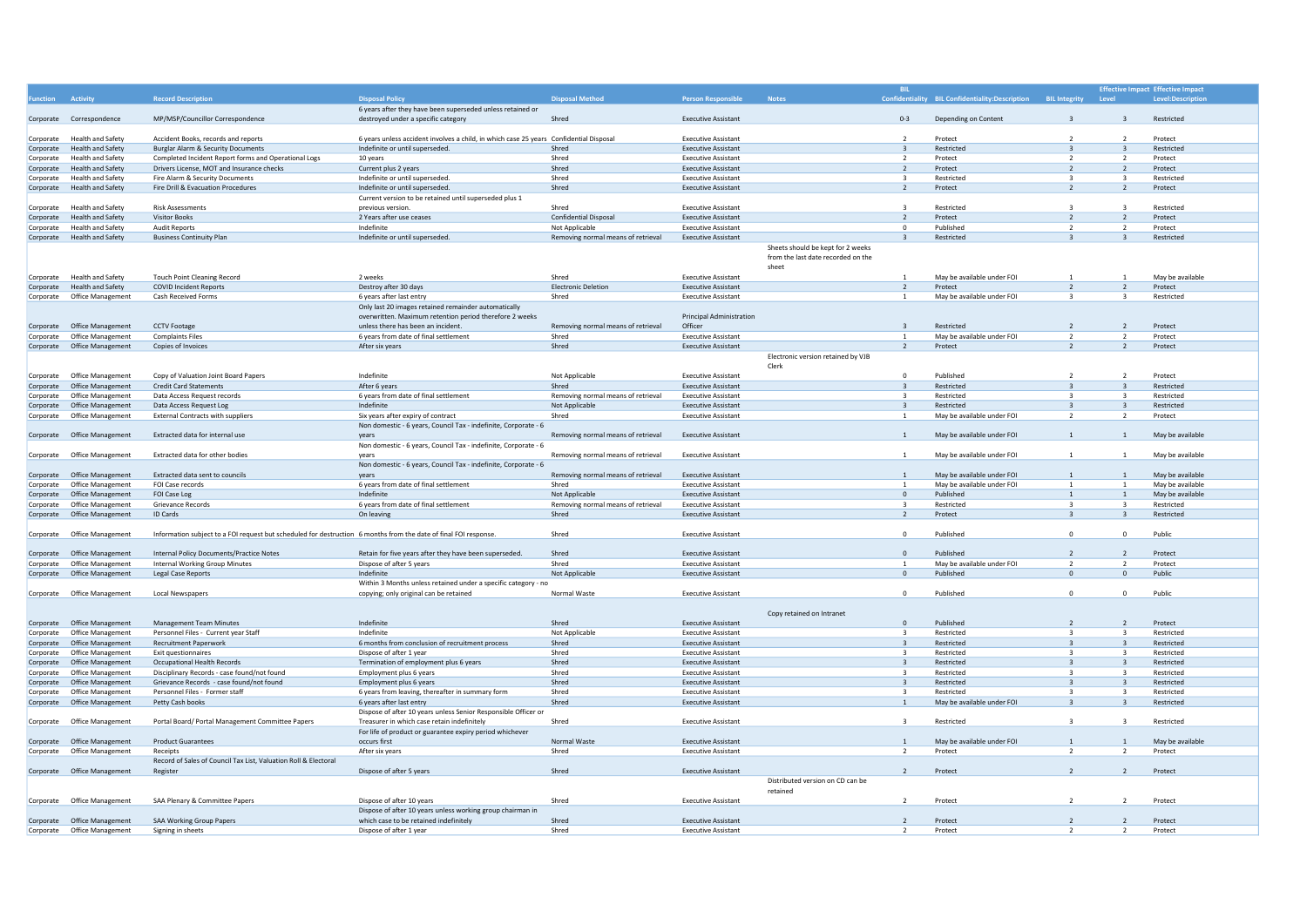|                                                            |                                                                                                             |                                                                  |                                    |                                                          |                                   | <b>BIL</b>                       |                                      |                               |                                | <b>Effective Impact Effective Impact</b> |
|------------------------------------------------------------|-------------------------------------------------------------------------------------------------------------|------------------------------------------------------------------|------------------------------------|----------------------------------------------------------|-----------------------------------|----------------------------------|--------------------------------------|-------------------------------|--------------------------------|------------------------------------------|
| Activity<br><b>inction</b>                                 | <b>Record Description</b>                                                                                   | <b>Disposal Policy</b>                                           | <b>Disposal Method</b>             | <b>Person Responsible</b>                                | <b>Notes</b>                      | Confident                        | lity BIL Confidentiality:Description | <b>BIL Integrity</b><br>Level |                                | <b>Level:Description</b>                 |
| Corporate Office Management                                | <b>Training Questionnaires/Information</b>                                                                  | Indefinite current staff, after 6 years for former staff         | Shred                              | <b>Executive Assistant</b>                               |                                   | $\overline{2}$                   | Protect                              | $\overline{2}$                | $\overline{2}$                 | Protect                                  |
|                                                            |                                                                                                             |                                                                  |                                    |                                                          |                                   |                                  |                                      |                               |                                |                                          |
|                                                            |                                                                                                             |                                                                  |                                    |                                                          | May be published for senior staff |                                  |                                      |                               |                                |                                          |
| Office Management<br>Corporate                             | Travel & Subsistence Claims                                                                                 | 6 years from date of claim.                                      | Shred                              | <b>Executive Assistant</b>                               |                                   | $\overline{2}$                   | Protect                              |                               | $\overline{z}$                 | Protect                                  |
| Council Tax Appeals                                        | Appeal Settlement forms                                                                                     | Current year & previous five years                               | Shred                              | <b>Divisional Assessor</b>                               |                                   | $\mathbf{1}$                     | May be available under FOI           | $\overline{z}$                | $\overline{2}$                 | Protect                                  |
| Council Tax Appeals                                        | <b>Citation Lists</b><br>Court of Session decisions                                                         | Indefinite<br>Indefinite                                         | Not Applicable                     | <b>Divisional Assessor</b><br><b>Divisional Assessor</b> |                                   | $\overline{0}$<br>$\overline{0}$ | Published<br>Published               | $^{\circ}$<br>$\mathbf{0}$    | $^{\circ}$<br>$\mathbf{0}$     | Public<br>Public                         |
| Council Tax Appeals<br>Council Tax Appeals                 | Domestic Recorded Delivery Lists                                                                            | Indefinite                                                       | Not Applicable<br>Not Applicable   | <b>Divisional Assessor</b>                               |                                   | $\overline{2}$                   | Protect                              | $^{\circ}$                    | $\overline{2}$                 | Protect                                  |
| Council Tax Appeals                                        | VAC decisions                                                                                               | Indefinite                                                       | Not Applicable                     | <b>Divisional Assessor</b>                               |                                   | <sup>1</sup>                     | May be available under FOI           | $\overline{\phantom{0}}$      | $\overline{2}$                 | Protect                                  |
| Council Tax Appeals                                        | VAC Lists                                                                                                   | Indefinite                                                       | Not Applicable                     | <b>Divisional Assessor</b>                               |                                   | $\overline{0}$                   | Published                            | $\Omega$                      | $^{\circ}$                     | Public                                   |
| Council Tax Appeals                                        | <b>VAC Productions</b>                                                                                      | Indefinite                                                       | Not Applicable                     | <b>Divisional Assessor</b>                               |                                   | $\overline{0}$                   | Published                            | $\overline{2}$                | $\overline{2}$                 | Protect                                  |
|                                                            |                                                                                                             |                                                                  |                                    |                                                          |                                   |                                  |                                      |                               |                                |                                          |
|                                                            |                                                                                                             | 6 weeks after the VAC's decision has been issued unless an       |                                    |                                                          |                                   |                                  |                                      |                               |                                |                                          |
| Council Tax Appeals                                        | VAC Recordings (Council Tax)                                                                                | appeal to the Court of Session has been intimated.               | Removing normal means of retrieval | <b>Divisional Assessor</b>                               |                                   | $\overline{2}$                   | Protect                              | $\overline{z}$                | $\overline{2}$                 | Protect                                  |
|                                                            |                                                                                                             | While case to Court of Session is possible or outstanding -      |                                    |                                                          |                                   |                                  |                                      |                               |                                |                                          |
| <b>Council Tax Appeals</b>                                 | VAC transcripts (Council Tax)                                                                               | Indefinite                                                       | Shred                              | <b>Divisional Assessor</b>                               |                                   | $\overline{2}$                   | Protect                              | $\overline{2}$                | $\overline{2}$                 | Protect                                  |
| Council Tax Appeals                                        | Valuation List Appeal File                                                                                  | Indefinite                                                       | Not Applicable                     | <b>Divisional Assessor</b>                               |                                   | $\overline{0}$                   | Published                            | $\Omega$                      | $\mathbf 0$                    | Public                                   |
| <b>Council Tax Appeals</b>                                 | Valuation List Appeals - Computer                                                                           | Indefinitely                                                     | Not Applicable                     | <b>Divisional Assessor</b>                               |                                   | $\mathbf{1}$                     | May be available under FOI           | $\overline{2}$                | $\overline{2}$                 | Protect                                  |
| Council Tax Audit Documents                                | <b>Printed Valuation Lists</b>                                                                              | Indefinite                                                       | Not Applicable                     | Divisional Assessor                                      |                                   | $\overline{0}$                   | Published                            | $\Omega$                      | $^{\circ}$                     | Public                                   |
|                                                            | General Domestic Correspondence (including Council advice of                                                |                                                                  |                                    |                                                          |                                   |                                  |                                      |                               |                                |                                          |
| Council Tax Correspondence                                 | leases, land sales, social housing purchases)                                                               | Indefinitely                                                     | Not Applicable                     | <b>Divisional Assessor</b>                               |                                   | $\overline{2}$                   | Protect                              | $\overline{z}$                | $\overline{2}$                 | Protect                                  |
| Council Tax Property Record                                | Survey Reports (electronic)                                                                                 | Indefinite                                                       | Removing normal means of retrieval | <b>Divisional Assessor</b>                               |                                   | $\overline{2}$                   | Protect                              | $\overline{z}$                | $\overline{2}$                 | Protect                                  |
|                                                            |                                                                                                             | Indefinitely in order to enable compliance with s111 of Local    |                                    | Divisional Assessor                                      |                                   | $\Omega$                         | Published                            | $\overline{1}$                |                                |                                          |
| Council Tax Property Record<br>Council Tax Property Record | <b>Domestic Rating Practice Notes</b><br>Valuations/Comparison Lists (electronic)                           | Government Finance Act 1992<br>Indefinitely                      | Not Applicable                     | <b>Divisional Assessor</b>                               |                                   | $\overline{2}$                   | Protect                              | $\overline{2}$                | $\mathbf{1}$<br>$\overline{2}$ | May be available<br>Protect              |
| Council Tax Property Record                                | Valuation History -paper                                                                                    | Indefinitely                                                     | Not Applicable<br>Not Applicable   | <b>Divisional Assessor</b>                               |                                   | 1                                | May be available under FOI           | $\mathbf{1}$                  | $\mathbf{1}$                   | May be available                         |
| Council Tax Property Record                                | Valuation List Housing Development Folders                                                                  | Indefinite                                                       | Not Applicable                     | <b>Divisional Assessor</b>                               |                                   | <sup>1</sup>                     | May be available under FOI           | <sup>1</sup>                  | 1                              | May be available                         |
| Council Tax Property Record                                | Valuation List LA Type Cards                                                                                | Indefinitely                                                     | Not Applicable                     | <b>Divisional Assessor</b>                               |                                   | $\overline{2}$                   | Protect                              | 2                             | $\overline{2}$                 | Protect                                  |
| Council Tax Property Record                                | Valuation List Standard House Type Records                                                                  | Indefinitely                                                     | Not Applicable                     | <b>Divisional Assessor</b>                               |                                   | $\overline{2}$                   | Protect                              | $\overline{2}$                | $\overline{2}$                 | Protect                                  |
|                                                            |                                                                                                             | 6 years after they have been superseded if pre 01/04/1991        |                                    |                                                          |                                   |                                  |                                      |                               |                                |                                          |
| Council Tax Property Record                                | Valuation List Survey/Plans/Areas in File                                                                   | otherwise indefinite                                             | Shred                              | <b>Divisional Assessor</b>                               |                                   | $\overline{2}$                   | Protect                              | $\overline{z}$                | $\overline{2}$                 | Protect                                  |
| Council Tax Property Record                                | Valuation List Surveys - Computer                                                                           | Indefinitely                                                     | Not Applicable                     | Divisional Assessor                                      |                                   | $\overline{\phantom{a}}$         | Protect                              | $\overline{2}$                | $\overline{2}$                 | Protect                                  |
| Council Tax Property Record                                | Valuation List Surveys - Paper                                                                              | Current year & previous five years                               | Shred                              | <b>Divisional Assessor</b>                               |                                   | $\overline{2}$                   | Protect                              | $\overline{\phantom{0}}$      | 2                              | Protect                                  |
| Council Tax Property Record                                | Valuation List Technical Details - Computer                                                                 | Indefinitely                                                     | Not Applicable                     | Divisional Assessor                                      |                                   | $\overline{\phantom{a}}$         | Protect                              | $\mathbf{3}$                  | $\overline{\mathbf{3}}$        | Restricted                               |
| Council Tax Property Record                                | Valuation List Valuation - Paper                                                                            | Indefinite                                                       | Not Applicable                     | <b>Divisional Assessor</b>                               |                                   | $\overline{z}$                   | Protect                              | $\overline{z}$                | $\overline{z}$                 | Protect                                  |
|                                                            |                                                                                                             |                                                                  |                                    |                                                          |                                   |                                  |                                      |                               |                                |                                          |
|                                                            |                                                                                                             | Copies of the electronic files sent to Finance should be deleted |                                    |                                                          |                                   |                                  |                                      |                               |                                |                                          |
|                                                            |                                                                                                             | after 6 years                                                    |                                    |                                                          |                                   |                                  |                                      |                               |                                |                                          |
| Council Tax Property Record                                | Finance Interface Files                                                                                     |                                                                  | <b>Electronic Deletion</b>         | <b>Divisional Assessor</b>                               |                                   | $\overline{2}$                   | Protect                              | $\overline{z}$                | $\overline{z}$                 | Protect                                  |
| Council Tax Property Record                                | Portal Interface Files                                                                                      | Deletion of Portal Interface Files after 1 year.                 | <b>Electronic Deletion</b>         | <b>Divisional Assessor</b>                               |                                   | $\mathbf{1}$                     | May be available under FOI           |                               | $\mathbf{1}$                   | May be available                         |
| Council Tax Source Information                             | Personnel details - computer                                                                                | Indefinitely                                                     | Not Applicable                     | <b>Divisional Assessor</b>                               |                                   | $\overline{2}$                   | Protect                              | $\overline{2}$                | $\overline{2}$                 | Protect                                  |
| Council Tax Source Information                             | Planning/Building Warrant Lists                                                                             | Indefinite                                                       | Not Applicable                     | <b>Divisional Assessor</b>                               |                                   | $\circ$                          | Published                            | $\mathbf{0}$                  | $\mathbf{0}$                   | Public                                   |
| Council Tax Source Information                             | Sasines/Land Vals - Paper & Electronic                                                                      | Indefinite                                                       | Not Applicable                     | <b>Divisional Assessor</b>                               |                                   | $\circ$                          | Published                            | $\mathbf 0$                   | $\mathbf 0$                    | Public                                   |
| Council Tax Source Information                             | Return of Information Forms - Paper                                                                         | Indefinite                                                       | Not Applicable                     | <b>Divisional Assessor</b>                               |                                   | $\overline{\mathbf{3}}$          | Restricted                           | $\overline{3}$                | $\overline{\mathbf{3}}$        | Restricted                               |
|                                                            |                                                                                                             |                                                                  |                                    | Principal Administration                                 |                                   |                                  |                                      |                               |                                |                                          |
| Correspondence<br>Electoral                                | <b>Electoral Correspondence</b>                                                                             | After 2 years                                                    | Shred                              | Officer                                                  |                                   | $\overline{3}$                   | Restricted                           | $\overline{3}$                | $\overline{\mathbf{3}}$        | Restricted                               |
|                                                            |                                                                                                             |                                                                  |                                    | <b>Principal Administration</b>                          |                                   |                                  |                                      |                               |                                |                                          |
| Correspondence<br>Electoral                                | Request Forms for Supply of Register                                                                        | Indefinite                                                       | Not Applicable                     | Officer                                                  |                                   | $\overline{z}$                   | Protect                              |                               | $\overline{z}$                 | Protect                                  |
|                                                            |                                                                                                             |                                                                  |                                    | <b>Principal Administration</b>                          |                                   |                                  |                                      |                               |                                |                                          |
| Source Information<br>Electoral                            | Electoral Registers Printed and Electronic                                                                  | Indefinite                                                       | Not Applicable                     | Officer                                                  |                                   | $\overline{3}$                   | Restricted                           | $\overline{3}$                | $\overline{\mathbf{3}}$        | Restricted                               |
| Electoral                                                  |                                                                                                             |                                                                  |                                    | <b>Principal Administration</b>                          |                                   | $\overline{3}$                   |                                      |                               | $\overline{3}$                 |                                          |
| Source Information                                         | <b>Electoral Register Monthly Updates</b>                                                                   | 18 months                                                        | Removing normal means of retrieval | Officer<br><b>Principal Administration</b>               |                                   |                                  | Restricted                           |                               |                                | Restricted                               |
| Source Information<br>Electoral                            | Canvassers Lists                                                                                            | After 1 year                                                     | Removing normal means of retrieval | Officer                                                  |                                   | $\overline{2}$                   | Protect                              | $\overline{z}$                | $\overline{2}$                 | Protect                                  |
|                                                            |                                                                                                             |                                                                  |                                    | Principal Administration Partly Published                |                                   |                                  |                                      |                               |                                |                                          |
| Electoral<br>Source Information                            | Absent Voter's List                                                                                         | After 2 years                                                    | Shred                              | Officer                                                  |                                   | $\overline{1}$                   | May be available under FOI           | $\overline{z}$                | $\overline{3}$                 | Restricted                               |
|                                                            |                                                                                                             | Paper forms until the end of Canvass                             |                                    | <b>Principal Administration</b>                          |                                   |                                  |                                      |                               |                                |                                          |
| Electoral<br>Source Information                            | Annual Canvass Forms - HEF's                                                                                | Scanned forms/electronic forms after 2 years                     | Shred                              | Officer                                                  |                                   | $\overline{3}$                   | Restricted                           | $\overline{\mathbf{z}}$       | $\overline{3}$                 | Restricted                               |
|                                                            |                                                                                                             | 2 years after the application has been cancelled otherwise       |                                    | <b>Principal Administration</b>                          |                                   |                                  |                                      |                               |                                |                                          |
| Electoral<br>Source Information                            | <b>Postal Application</b>                                                                                   | indefinitely                                                     | Shred                              | Officer                                                  |                                   | $\overline{z}$                   | Restricted                           |                               |                                | Restricted                               |
|                                                            |                                                                                                             |                                                                  |                                    | <b>Principal Administration</b>                          |                                   |                                  |                                      |                               |                                |                                          |
| Electoral<br>Source Information                            | <b>Boundary Changes</b>                                                                                     | Indefinitely or until superseded                                 | Removing normal means of retrieval | Officer                                                  |                                   | $\Omega$                         | Published                            | $\Omega$                      | $\Omega$                       | Public                                   |
|                                                            |                                                                                                             | For duration of qualifying period plus 1 year to allow for       |                                    | <b>Principal Administration</b>                          |                                   |                                  |                                      |                               |                                |                                          |
| Electoral<br>Source Information                            | <b>Absent Voter Forms</b>                                                                                   | potential fraud investigation/court cases.                       | Shred                              | Officer                                                  |                                   | $\overline{z}$                   | Restricted                           |                               |                                | Restricted                               |
|                                                            |                                                                                                             |                                                                  |                                    | <b>Principal Administration</b>                          |                                   |                                  |                                      |                               |                                |                                          |
| Source Information<br>Electoral                            | <b>Death Certificates</b>                                                                                   | Deleted after processing/updating of records                     | Shred                              | Officer                                                  |                                   | $\mathbf{R}$                     | Restricted                           | $\overline{\mathbf{z}}$       | $\overline{\mathbf{z}}$        | Restricted                               |
|                                                            |                                                                                                             |                                                                  |                                    | Principal Administration                                 |                                   |                                  |                                      |                               |                                |                                          |
| Source Information<br>Electoral                            | Documentary Evidence                                                                                        | Immediately following verification + 1 day                       | Removing normal means of retrieval | Officer                                                  |                                   | $\overline{3}$                   | Restricted                           |                               |                                | Restricted                               |
|                                                            |                                                                                                             |                                                                  |                                    | <b>Principal Administration</b>                          |                                   |                                  |                                      |                               |                                |                                          |
| Source Information<br>Electoral                            | <b>Education List of Attainers</b>                                                                          | After 2 years                                                    | Shred                              | Officer                                                  |                                   | $\overline{3}$                   | Restricted                           | $\overline{3}$                | $\overline{\mathbf{3}}$        | Restricted                               |
| Source Information                                         |                                                                                                             |                                                                  |                                    | <b>Principal Administration</b><br>Officer               |                                   | $\overline{3}$                   | Restricted                           |                               |                                | Restricted                               |
| Electoral                                                  | European Parliamentary Elector Forms<br>Lists of failed Absent Votes (as provided by RO following electoral | 1 year after qualifying period expired.                          | Removing normal means of retrieval | <b>Principal Administration</b>                          |                                   |                                  |                                      |                               |                                |                                          |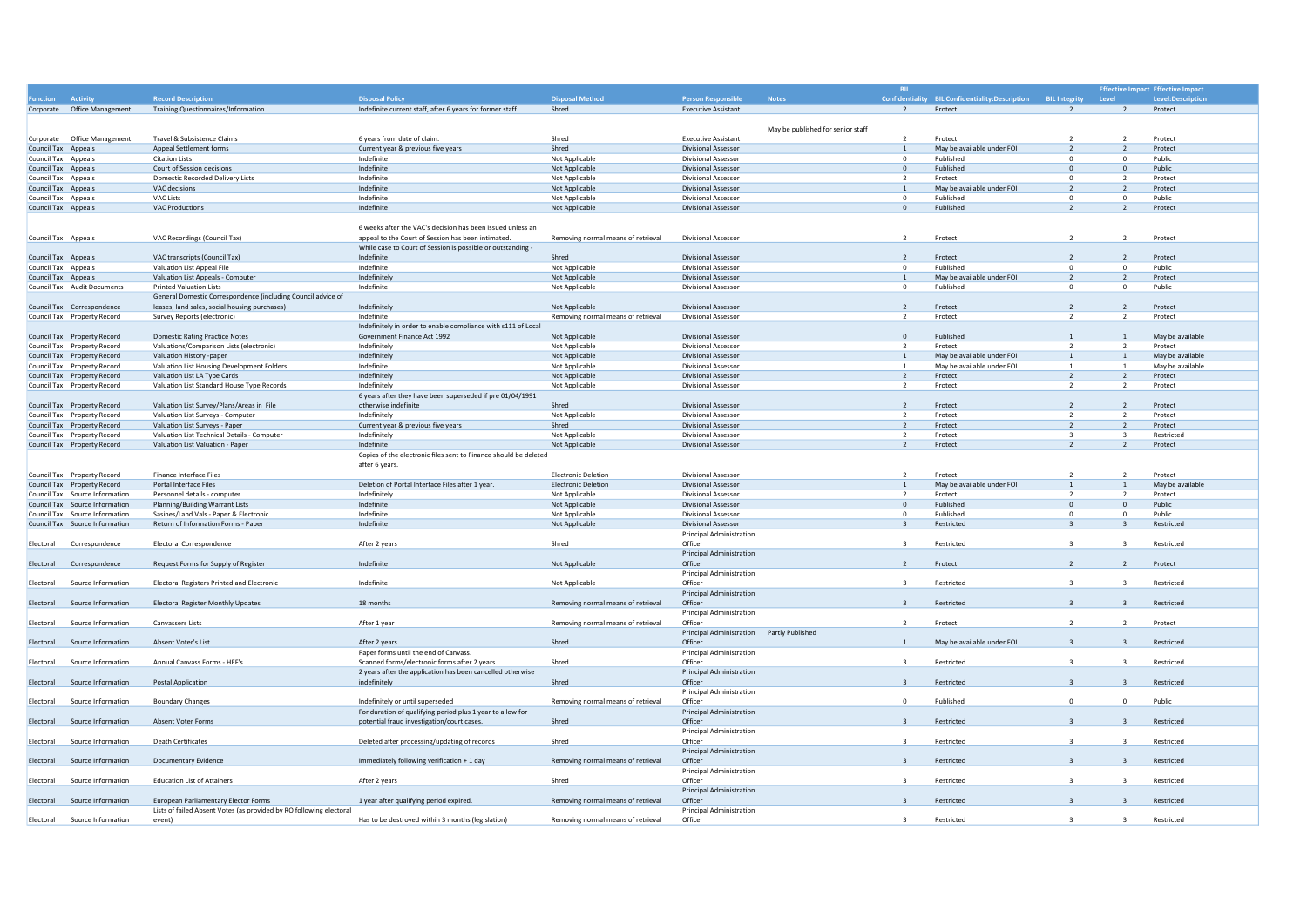|           |                                |                                                                                                             |                                                                    |                                    |                                 |                                    |                          |                                                 |                          |                          | <b>Effective Impact Effective Impact</b> |
|-----------|--------------------------------|-------------------------------------------------------------------------------------------------------------|--------------------------------------------------------------------|------------------------------------|---------------------------------|------------------------------------|--------------------------|-------------------------------------------------|--------------------------|--------------------------|------------------------------------------|
|           |                                |                                                                                                             |                                                                    |                                    |                                 |                                    |                          |                                                 |                          |                          |                                          |
|           | Activity                       | <b>Record Description</b>                                                                                   | <b>Disposal Policy</b>                                             | <b>Disposal Method</b>             | <b>Person Responsible</b>       | <b>Notes</b>                       |                          | Confidentiality BIL Confidentiality:Description | <b>BIL Integrity</b>     | Level                    | Level:Description                        |
|           |                                | Special Declaration Elector Applications (Anonymous, Service,                                               |                                                                    |                                    | <b>Principal Administration</b> |                                    |                          |                                                 |                          |                          |                                          |
| Electoral | Source Information             | Local Connection & Overseas)                                                                                | Retained for 12 months after expiration - maximum 5 years Shred    |                                    | Officer                         |                                    | $\overline{\mathbf{3}}$  | Restricted                                      |                          |                          | Restricted                               |
|           |                                |                                                                                                             | Hard copies to be disposed of after scanning determination         |                                    |                                 |                                    |                          |                                                 |                          |                          |                                          |
|           |                                |                                                                                                             | and added to Monthly Undate.                                       |                                    |                                 |                                    |                          |                                                 |                          |                          |                                          |
|           |                                |                                                                                                             |                                                                    |                                    |                                 |                                    |                          |                                                 |                          |                          |                                          |
|           |                                |                                                                                                             | Electronic copies to have NiNo redacted no later than 13           |                                    |                                 |                                    |                          |                                                 |                          |                          |                                          |
|           |                                |                                                                                                             | months after application determined and to be retained until       |                                    | Principal Administration        |                                    |                          |                                                 |                          |                          |                                          |
| Electoral | Source Information             | Voter Registration Forms - ITR's                                                                            | 3 years after registration is superseded.                          | Shred                              | Officer                         |                                    | $\overline{3}$           | Restricted                                      |                          |                          | Restricted                               |
|           |                                |                                                                                                             |                                                                    |                                    | <b>Principal Administration</b> |                                    |                          |                                                 |                          |                          |                                          |
| Electoral | Source Information             | Council Tax Lists, University lists etc                                                                     | After 2 years                                                      | Removing normal means of retrieval | Officer                         |                                    | $\overline{\mathbf{3}}$  | Restricted                                      | $\overline{\mathbf{3}}$  |                          | Restricted                               |
|           |                                |                                                                                                             |                                                                    |                                    |                                 |                                    |                          |                                                 |                          |                          |                                          |
|           |                                |                                                                                                             |                                                                    |                                    |                                 |                                    |                          |                                                 |                          |                          |                                          |
|           |                                |                                                                                                             |                                                                    |                                    |                                 | Calculated date in SharePoint      |                          |                                                 |                          |                          |                                          |
|           |                                |                                                                                                             |                                                                    |                                    |                                 | Library with view that shows files |                          |                                                 |                          |                          |                                          |
|           |                                |                                                                                                             |                                                                    |                                    |                                 | ready for deletion. Process to be  |                          |                                                 |                          |                          |                                          |
|           |                                |                                                                                                             |                                                                    |                                    |                                 |                                    |                          |                                                 |                          |                          |                                          |
|           |                                |                                                                                                             |                                                                    |                                    |                                 | completed shortly after the 1st of |                          |                                                 |                          |                          |                                          |
|           |                                |                                                                                                             | Only keep current plus previous months                             |                                    | Principal Administration        | the month                          |                          |                                                 |                          |                          |                                          |
| Flectoral | Source Information             | Prisoner Data                                                                                               |                                                                    | <b>Electronic Deletion</b>         | Officer                         |                                    | $\overline{z}$           | Protect                                         | $\overline{z}$           | $\overline{z}$           | Protect                                  |
|           |                                | Summary of Register of Electors (RPF29) as provided to General                                              |                                                                    |                                    | <b>Principal Administration</b> |                                    |                          |                                                 |                          |                          |                                          |
|           |                                |                                                                                                             |                                                                    |                                    |                                 |                                    |                          |                                                 |                          |                          |                                          |
| Electoral | <b>Statistical Information</b> | Register of Scotland                                                                                        | Indefinite                                                         | Not Applicable                     | Officer                         |                                    | $\Omega$                 | Published                                       | $\Omega$                 | $\overline{\phantom{a}}$ | Protect                                  |
|           | Office Management              | Deleted E-mail data                                                                                         | Skyscape retain for 30 days.                                       | Removing normal means of retrieval | Systems Administrator           |                                    | $\overline{\mathbf{3}}$  | Restricted                                      |                          |                          | Restricted                               |
| IT        | Office Management              | <b>Fault Logs</b>                                                                                           | Indefinite                                                         | Not Applicable                     | <b>Systems Administrator</b>    |                                    | $\overline{\mathbf{3}}$  | Restricted                                      | $\overline{z}$           | $\overline{3}$           | Restricted                               |
|           | Office Management              | <b>Hardware Guarantees</b>                                                                                  | For life of product.                                               | Removing normal means of retrieval | Systems Administrator           |                                    | $\overline{\phantom{0}}$ | Protect                                         | $\overline{z}$           | $\overline{z}$           | Protect                                  |
|           |                                |                                                                                                             |                                                                    |                                    |                                 |                                    |                          |                                                 |                          |                          |                                          |
| IT        | Office Management              | Internet data logs                                                                                          | After 6 months                                                     | Removing normal means of retrieval | Systems Administrator           |                                    | $\mathbf{1}$             | May be available under FOI                      | $\overline{1}$           | 1                        | May be available                         |
|           |                                |                                                                                                             |                                                                    |                                    |                                 |                                    |                          |                                                 |                          |                          |                                          |
|           | Office Management              | Software Licences                                                                                           | Indefinite whilst ongoing relationship with contractor             | Shred                              | Systems Administrator           |                                    | $\overline{1}$           | May be available under FOI                      | $\overline{1}$           |                          | May be available                         |
| $\Pi$     | Office Management              | <b>Back Up Tapes</b>                                                                                        | Inderfinite                                                        |                                    |                                 |                                    | $\overline{3}$           | Restricted                                      |                          | $\mathbf{R}$             | Restricted                               |
|           |                                |                                                                                                             |                                                                    | Not Applicable                     | Systems Administrator           |                                    |                          |                                                 |                          |                          |                                          |
|           |                                |                                                                                                             |                                                                    |                                    |                                 |                                    |                          |                                                 |                          |                          |                                          |
| IT        | Office Management              | <b>Systems Documentation</b>                                                                                | Indefinite whilst ongoing relationship with contractor.            | Shred                              | Systems Administrator           |                                    | $\overline{1}$           | May be available under FOI                      |                          |                          | May be available                         |
| Rating    | Appeals                        | Appeal Settlement forms                                                                                     | Current year & previous five years                                 | Shred                              | Divisional Assessor             |                                    | $\overline{z}$           | Protect                                         |                          | $\overline{z}$           | Protect                                  |
| Rating    | Appeals                        | LVAC/LT Case Papers                                                                                         | Indefinitely                                                       | Not Applicable                     | <b>Divisional Assessor</b>      |                                    | $\circ$                  | Published                                       | $\Omega$                 | $\Omega$                 | Public                                   |
|           |                                |                                                                                                             |                                                                    |                                    |                                 |                                    |                          |                                                 |                          |                          |                                          |
| Rating    | Appeals                        | Non Domestic Citation Lists                                                                                 | Dispose of after 6 years of hearing date                           | Shred                              | <b>Divisional Assessor</b>      |                                    | $\mathbf{0}$             | Published                                       | $\overline{0}$           | $\overline{0}$           | Public                                   |
| Rating    | Appeals                        | Non Domestic Recorded Delivery Lists                                                                        | Dispose of after 6 years of date of hearing date                   | Shred                              | Divisional Assessor             |                                    | <sup>2</sup>             | Protect                                         |                          | $\overline{2}$           | Protect                                  |
| Rating    | Appeals                        | Non Domestic VAC Lists                                                                                      | Dispose of after 6 years of hearing date                           | Shred                              | <b>Divisional Assessor</b>      |                                    | $\mathbf{0}$             | Published                                       | $\overline{1}$           | $\overline{1}$           | May be available                         |
|           |                                |                                                                                                             |                                                                    |                                    |                                 |                                    |                          |                                                 |                          |                          |                                          |
|           |                                |                                                                                                             | 6 weeks after the VAC's decision has been issued unless an         |                                    |                                 |                                    |                          |                                                 |                          |                          |                                          |
| Rating    | Appeals                        | VAC Recordings (Non Dom)                                                                                    | appeal to the LVAC or LT has been intimated                        | Removing normal means of retrieval | <b>Divisional Assessor</b>      |                                    | $\overline{z}$           | Protect                                         | $\overline{z}$           | $\overline{z}$           | Protect                                  |
|           |                                |                                                                                                             | While Case to LVAC is possible or otstanding - indefinite.         |                                    |                                 |                                    |                          |                                                 |                          |                          |                                          |
|           |                                |                                                                                                             | Destruction 6 weeks after case is no longer possible or has        |                                    |                                 |                                    |                          |                                                 |                          |                          |                                          |
|           |                                |                                                                                                             |                                                                    |                                    |                                 |                                    |                          |                                                 | $\overline{z}$           |                          |                                          |
| Rating    | Appeals                        | VAC Transcripts (Non domestic)                                                                              | been concluded                                                     | Shred                              | <b>Divisional Assessor</b>      |                                    | $\overline{z}$           | Protect                                         |                          | $\overline{z}$           | Protect                                  |
| Rating    | Appeals                        | Valuation Roll Appeal File                                                                                  | 6 years after they have been finalised                             | Shred                              | Divisional Assessor             |                                    | $\mathbf 0$              | Published                                       | $\Omega$                 | $\overline{0}$           | Public                                   |
| Rating    | Appeals                        | Valuation Roll Appeals - Computer                                                                           | 10 years                                                           | Removing normal means of retrieval | <b>Divisional Assessor</b>      |                                    | $\Omega$                 | Published                                       |                          |                          | May be available                         |
|           |                                |                                                                                                             | 1989 Valuation Roll to be retained indefinitely in accordance      |                                    |                                 |                                    |                          |                                                 |                          |                          |                                          |
|           |                                |                                                                                                             |                                                                    |                                    |                                 |                                    |                          |                                                 |                          |                          |                                          |
|           |                                |                                                                                                             | with s111 (10) of Local Government Finance Act 1992.               |                                    |                                 |                                    |                          |                                                 |                          |                          |                                          |
| Rating    | <b>Audit Documents</b>         | <b>Printed Valuation Rolls</b>                                                                              | Otherwise dispose of after 10 years                                | Send to Archives                   | Divisional Assessor             |                                    | $\mathbf 0$              | Published                                       | $\Omega$                 | $\overline{0}$           | Public                                   |
|           |                                |                                                                                                             | 6 years (except for working copies for 1988/89)                    |                                    |                                 |                                    |                          |                                                 |                          |                          |                                          |
| Rating    | <b>Audit Documents</b>         | Valuation Roll - Working Copy                                                                               |                                                                    | Shred                              | <b>Divisional Assessor</b>      |                                    | $\Omega$                 | Published                                       | $\overline{z}$           | $\overline{z}$           | Protect                                  |
|           |                                |                                                                                                             |                                                                    |                                    |                                 |                                    |                          |                                                 |                          |                          |                                          |
| Rating    | Correspondence                 | General Non Dom Correspondence                                                                              | 6 years after the item has ceased to be relevant                   | Shred                              | <b>Divisional Assessor</b>      |                                    | $\overline{z}$           | Protect                                         | $\overline{z}$           | $\overline{z}$           | Protect                                  |
|           |                                |                                                                                                             |                                                                    |                                    |                                 |                                    |                          |                                                 |                          |                          |                                          |
| Rating    | Correspondence                 | Valuation Roll Personnel Correspondence                                                                     | 6 years after the change has been made to the Valuation Roll Shred |                                    | <b>Divisional Assessor</b>      |                                    | $\overline{z}$           | Protect                                         |                          |                          | Protect                                  |
|           |                                |                                                                                                             |                                                                    |                                    |                                 |                                    |                          |                                                 |                          |                          |                                          |
|           |                                |                                                                                                             |                                                                    |                                    |                                 |                                    |                          |                                                 |                          |                          |                                          |
| Rating    | <b>Information Collection</b>  | Return of Information Forms (Incl E1's but Excl Rent Forms) - Paper 6 years after they have been superceded |                                                                    | Shred                              | Divisional Assessor             |                                    | $\overline{2}$           | Protect                                         |                          |                          | Restricted                               |
| Rating    | Property Record                | Computer Documents/Spreadsheets                                                                             | 6 years after they have been superceded                            | Removing normal means of retrieval | <b>Divisional Assessor</b>      |                                    | $\mathbf{1}$             | May be available under FOI                      |                          |                          | Protect                                  |
|           |                                |                                                                                                             |                                                                    |                                    |                                 |                                    |                          |                                                 |                          |                          |                                          |
|           |                                |                                                                                                             | Current Practice Notes to be retained indefinitely. Superceded     |                                    |                                 |                                    |                          |                                                 |                          |                          |                                          |
|           |                                |                                                                                                             |                                                                    |                                    |                                 |                                    |                          |                                                 |                          |                          |                                          |
|           |                                |                                                                                                             | ones to be retained in Offiice Library for 20 years after they     |                                    |                                 |                                    |                          |                                                 |                          |                          |                                          |
| Rating    | Property Record                | Non Domestic Practice Notes                                                                                 | were superceded before being disposed.                             | Shred                              | Divisional Assessor             |                                    | $\Omega$                 | Published                                       |                          |                          | May be available                         |
| Rating    | Property Record                | Personnel details - computer                                                                                | Indefinitely                                                       | Not Applicable                     | <b>Divisional Assessor</b>      |                                    | $\overline{2}$           | Protect                                         | $\overline{z}$           | $\overline{2}$           | Protect                                  |
|           |                                |                                                                                                             |                                                                    |                                    | <b>Divisional Assessor</b>      |                                    | $\overline{\mathbf{3}}$  | Restricted                                      | $\mathbf{R}$             |                          | Restricted                               |
| Rating    | Property Record                | Rental Analysis (Electronic & Paper)                                                                        | 10 years after they have been superceded                           | Removing normal means of retrieval |                                 |                                    |                          |                                                 |                          | $\overline{\mathbf{3}}$  |                                          |
|           |                                |                                                                                                             | 1989 Valuation Roll to be retained indefinitely in accordance      |                                    |                                 |                                    |                          |                                                 |                          |                          |                                          |
|           |                                |                                                                                                             | with s111 (10) of Local Government Finance Act 1992.               |                                    |                                 |                                    |                          |                                                 |                          |                          |                                          |
| Rating    | <b>Property Record</b>         | Valuation                                                                                                   | Otherwise dispose of after 10 years                                | Shred                              | Divisional Assessor             |                                    | $\Omega$                 | Published                                       | $\Omega$                 | $\Omega$                 | Public                                   |
|           |                                |                                                                                                             |                                                                    |                                    |                                 |                                    |                          |                                                 |                          |                          |                                          |
| Rating    | Property Record                | Valuation History -paper                                                                                    | Indefinitely                                                       | Not Applicable                     | Divisional Assessor             |                                    | $\mathbf 0$              | Published                                       |                          |                          | May be available                         |
| Rating    | <b>Property Record</b>         | Valuation Roll Personnel - paper                                                                            | Indefinitely                                                       | Not Applicable                     | <b>Divisional Assessor</b>      |                                    | $\overline{z}$           | Protect                                         |                          |                          | Protect                                  |
|           |                                |                                                                                                             |                                                                    |                                    |                                 |                                    |                          |                                                 |                          |                          |                                          |
|           |                                |                                                                                                             | 6 years after they have been superceded otherwise indefinite.      |                                    |                                 |                                    |                          |                                                 |                          |                          |                                          |
|           |                                |                                                                                                             |                                                                    |                                    |                                 |                                    |                          |                                                 |                          |                          |                                          |
|           |                                |                                                                                                             | To be retained indefinitely if property has been excluded from     |                                    |                                 |                                    |                          |                                                 |                          |                          |                                          |
| Rating    | Property Record                | Valuation Roll Survey/Areas on computer                                                                     | the Valuation Roll by legislation but still physically exits       | Removing normal means of retrieval | Divisional Assessor             |                                    | $\overline{2}$           | Protect                                         | $\overline{z}$           | $\overline{z}$           | Protect                                  |
|           |                                |                                                                                                             |                                                                    |                                    |                                 |                                    |                          |                                                 |                          |                          |                                          |
|           |                                |                                                                                                             |                                                                    |                                    |                                 |                                    |                          |                                                 |                          |                          |                                          |
|           |                                |                                                                                                             | 6 years after they have been superceded otherwise indefinite.      |                                    |                                 |                                    |                          |                                                 |                          |                          |                                          |
|           |                                |                                                                                                             | To be retained indefinitely if property has been excluded from     |                                    |                                 |                                    |                          |                                                 |                          |                          |                                          |
| Rating    | Property Record                | Valuation Roll Survey/Plans/Areas in File                                                                   | the Valuation Roll by legislation but still physically exists.     | Shred                              | <b>Divisional Assessor</b>      |                                    | $\overline{z}$           | Protect                                         |                          |                          | Protect                                  |
| Rating    | Property Record                | Valuation Roll Surveys - Computer                                                                           | 10 years                                                           | Removing normal means of retrieval | Divisional Assessor             |                                    | $\overline{z}$           | Protect                                         | $\overline{\phantom{a}}$ |                          | Protect                                  |
| Rating    | Property Record                | Valuation Roll Surveys - Paper                                                                              | Current year & previous five years                                 | Shred                              | <b>Divisional Assessor</b>      |                                    | $\overline{2}$           | Protect                                         |                          |                          | Protect                                  |
|           |                                |                                                                                                             |                                                                    |                                    |                                 |                                    |                          |                                                 |                          |                          |                                          |
| Rating    | Property Record                | Valuation Roll Valuation - Computer Excl T/O                                                                | 10 years after they have been superceded                           | Removing normal means of retrieval | <b>Divisional Assessor</b>      |                                    | $\circ$                  | Published                                       | $\overline{z}$           | $\overline{z}$           | Protect                                  |
| Rating    | Property Record                | Valuation Roll Valuation - Paper Excluding T/O                                                              | 10 years after they have been superceded                           | Shred                              | <b>Divisional Assessor</b>      |                                    | $\Omega$                 | Published                                       |                          |                          | Protect                                  |
| Rating    | Property Record                | Valuation Roll Valuation - Computer T/O                                                                     | 10 years after they have been superceded                           | Removing normal means of retrieval | Divisional Assessor             |                                    | $\overline{2}$           | Protect                                         | $\overline{z}$           | $\overline{2}$           | Protect                                  |
|           |                                |                                                                                                             |                                                                    |                                    |                                 |                                    |                          |                                                 |                          |                          |                                          |